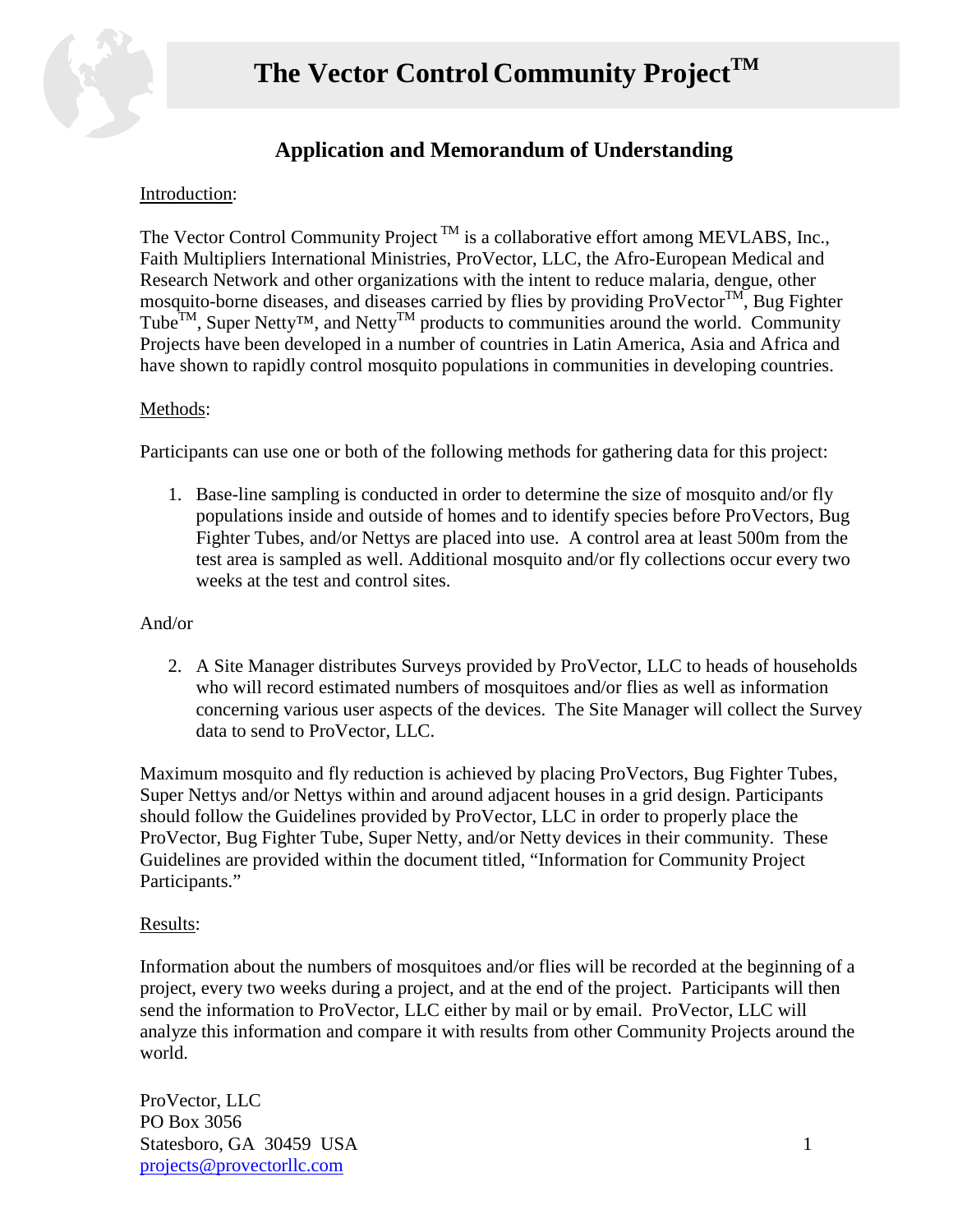# **The Vector Control Community ProjectTM**



### **Organization Information:**

| <b>Site Information:</b>                                         |                                                                                                                                                                                                                                                                                                                      |
|------------------------------------------------------------------|----------------------------------------------------------------------------------------------------------------------------------------------------------------------------------------------------------------------------------------------------------------------------------------------------------------------|
|                                                                  | *If you are interested in starting projects in more than one location, an additional application                                                                                                                                                                                                                     |
| must be completed for each location.                             |                                                                                                                                                                                                                                                                                                                      |
|                                                                  | State/Province                                                                                                                                                                                                                                                                                                       |
|                                                                  |                                                                                                                                                                                                                                                                                                                      |
| Please answer the following questions as completely as possible: | When would you like to start this Community Project? ____________________________<br>(We can help determine these numbers after you complete the application process.)<br>Preferred Language (in addition to English) for Instructions and Surveys:<br>Arabic _______ French _______ Spanish _______ Swahili _______ |
|                                                                  |                                                                                                                                                                                                                                                                                                                      |
|                                                                  |                                                                                                                                                                                                                                                                                                                      |
|                                                                  | 3. How many rooms, in general, are in each home? ________________________________                                                                                                                                                                                                                                    |
| rooms in each:                                                   | 4. List buildings, other than homes, that are in the community and the average number of                                                                                                                                                                                                                             |
|                                                                  |                                                                                                                                                                                                                                                                                                                      |
| Clinics                                                          | Average number of rooms ________                                                                                                                                                                                                                                                                                     |
| Churches                                                         | Average number of rooms                                                                                                                                                                                                                                                                                              |
| Schools                                                          |                                                                                                                                                                                                                                                                                                                      |
| Community                                                        |                                                                                                                                                                                                                                                                                                                      |
| Centers                                                          | Average number of rooms ________                                                                                                                                                                                                                                                                                     |
| Other                                                            |                                                                                                                                                                                                                                                                                                                      |
|                                                                  |                                                                                                                                                                                                                                                                                                                      |
|                                                                  | 5. In the Hospitals/Clinics, what is the average number of beds in each room?                                                                                                                                                                                                                                        |

ProVector, LLC PO Box 3056 Statesboro, GA 30459 USA 2 [projects@provectorllc.com](mailto:projects@provectorllc.com)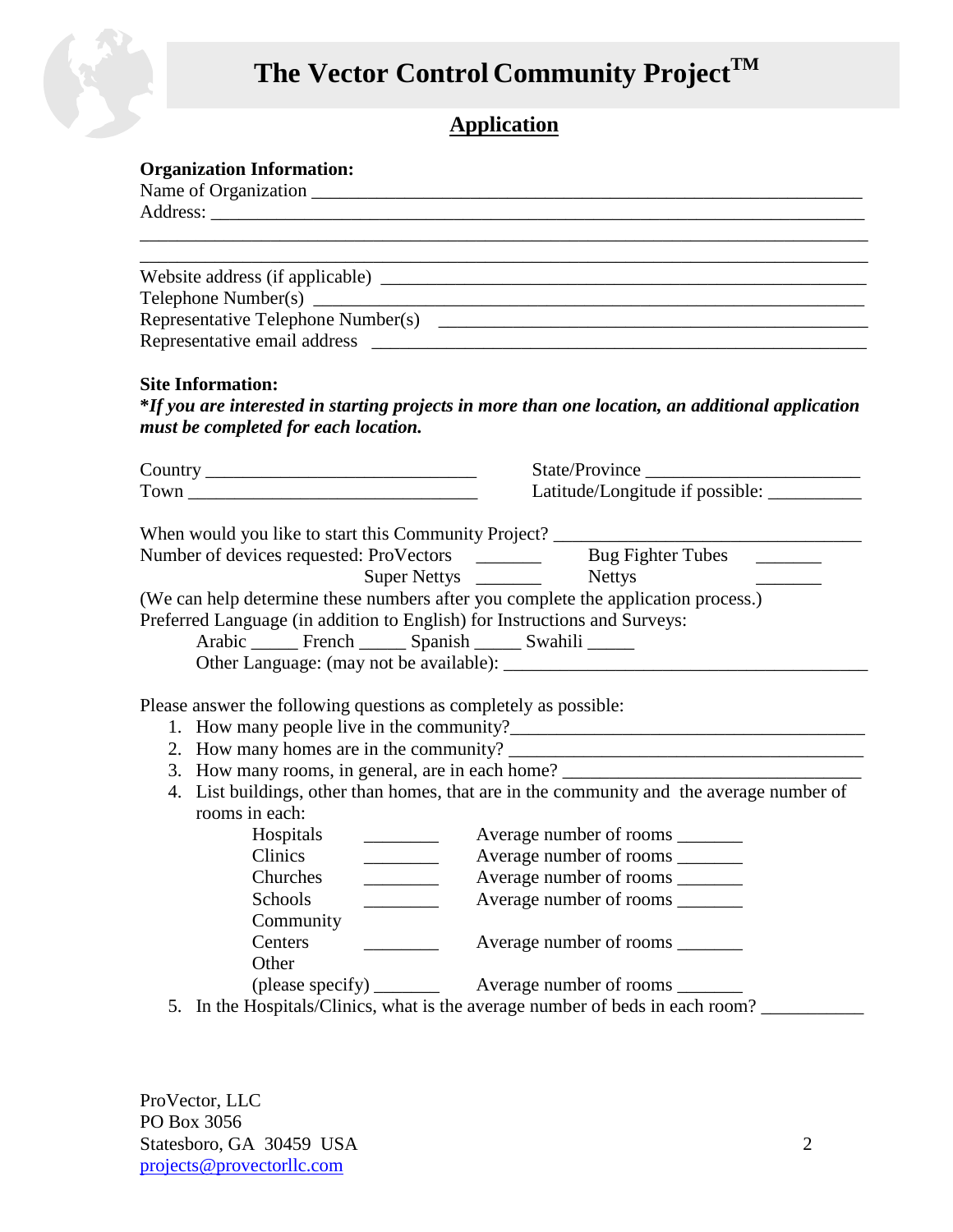# **The Vector Control Community ProjectTM**



- 6. How will your local Site Manager communicate with the people in the community in order to educate them about the devices, the project, and the importance of collecting information?
- a. With the community leaders/chiefs: \_\_\_\_\_\_\_\_\_\_\_\_\_\_\_\_\_\_\_\_\_\_\_\_\_\_\_\_\_\_\_\_\_\_\_\_\_\_\_\_\_\_\_\_\_\_\_\_\_\_\_\_\_\_\_\_\_\_\_\_\_\_\_\_\_ b. With the individuals in the community: \_\_\_\_\_\_\_\_\_\_\_\_\_\_\_\_\_\_\_\_\_\_\_\_\_\_\_\_\_\_\_\_\_\_\_\_\_\_\_\_\_\_\_\_\_\_\_\_\_\_\_\_\_\_\_\_\_\_\_\_\_\_\_\_\_ 7. How will the ProVectors, Bug Fighter Tubes, Super Nettys, and/or Nettys be distributed? \_\_\_\_\_\_\_\_\_\_\_\_\_\_\_\_\_\_\_\_\_\_\_\_\_\_\_ \_\_\_\_\_\_\_\_\_\_\_\_\_\_\_\_\_\_\_\_\_\_\_\_\_\_\_\_\_\_\_\_\_\_\_\_\_\_\_\_\_\_\_\_\_\_\_\_\_\_\_\_\_\_\_\_\_\_\_\_\_\_\_\_\_\_\_\_\_\_\_ 8. How many people will help the local Site Manager? 9. Who will make sure that Survey information is collected at the beginning of the project, every two weeks during the project, and at the end of the project? \_\_\_\_\_\_\_\_\_\_\_\_\_\_\_\_\_\_\_\_\_\_\_\_\_\_\_\_\_\_\_\_\_\_\_\_\_\_\_\_\_\_\_\_\_\_\_\_\_\_\_\_\_\_\_\_\_\_\_\_\_\_\_\_\_\_\_\_\_\_\_\_ 10. When will your organization order replacement ProVector and/or Bug Fighter Bait Pads, Super Nettys, and/or Nettys? \_\_\_\_\_\_\_\_\_\_\_\_\_\_\_\_\_\_\_\_\_\_\_\_\_\_\_\_\_\_\_\_\_\_\_\_\_\_\_\_\_\_\_\_\_\_\_\_\_\_\_\_\_\_\_\_\_\_\_ 11. During what months are the mosquitoes the worst? 12. During what months are the flies the worst? 13. Check if any of these are in or near this community: Stream Lake River Pond Open sewer Fish pond Other water (please describe) \_\_\_\_\_\_\_\_\_\_\_\_\_\_\_\_\_\_\_\_\_\_\_\_\_\_\_\_\_\_\_\_\_\_\_\_\_\_\_\_\_\_ 14. Is trash collected in this community? \_\_\_\_\_\_ Or, is trash left in open trash dumps? \_\_\_\_\_\_ 15. Is the community surrounded by: Jungle  $\qquad \qquad \qquad$  Forest \_\_\_\_\_\_ Brush \_\_\_\_\_ Open Land \_\_\_\_\_ Farms \_\_\_\_\_ Other (please describe) 16. Can you draw a diagram of the community and send to ProVector, LLC? If yes, please attach a separate sheet to this application. 17. Can you take photos of the community and send to ProVector, LLC? \_\_\_\_\_\_\_\_\_\_\_\_\_\_\_

### **Local Site Manager Information:**

| Name                                                                                                                                                                                                                                                                                                              |  |
|-------------------------------------------------------------------------------------------------------------------------------------------------------------------------------------------------------------------------------------------------------------------------------------------------------------------|--|
| Title                                                                                                                                                                                                                                                                                                             |  |
| Phone number(s) $\frac{1}{2}$ $\frac{1}{2}$ $\frac{1}{2}$ $\frac{1}{2}$ $\frac{1}{2}$ $\frac{1}{2}$ $\frac{1}{2}$ $\frac{1}{2}$ $\frac{1}{2}$ $\frac{1}{2}$ $\frac{1}{2}$ $\frac{1}{2}$ $\frac{1}{2}$ $\frac{1}{2}$ $\frac{1}{2}$ $\frac{1}{2}$ $\frac{1}{2}$ $\frac{1}{2}$ $\frac{1}{2}$ $\frac{1}{2}$ $\frac{1$ |  |
|                                                                                                                                                                                                                                                                                                                   |  |
| Does this person have access to: Landline Telephone ______ Mobile Phone ______ Internet _____                                                                                                                                                                                                                     |  |
| Does this person have accounts on networking sites: Facebook _______ Twitter ______ Other                                                                                                                                                                                                                         |  |
|                                                                                                                                                                                                                                                                                                                   |  |
| What will be the best way for someone from the USA to contact this local Site Manager?                                                                                                                                                                                                                            |  |
|                                                                                                                                                                                                                                                                                                                   |  |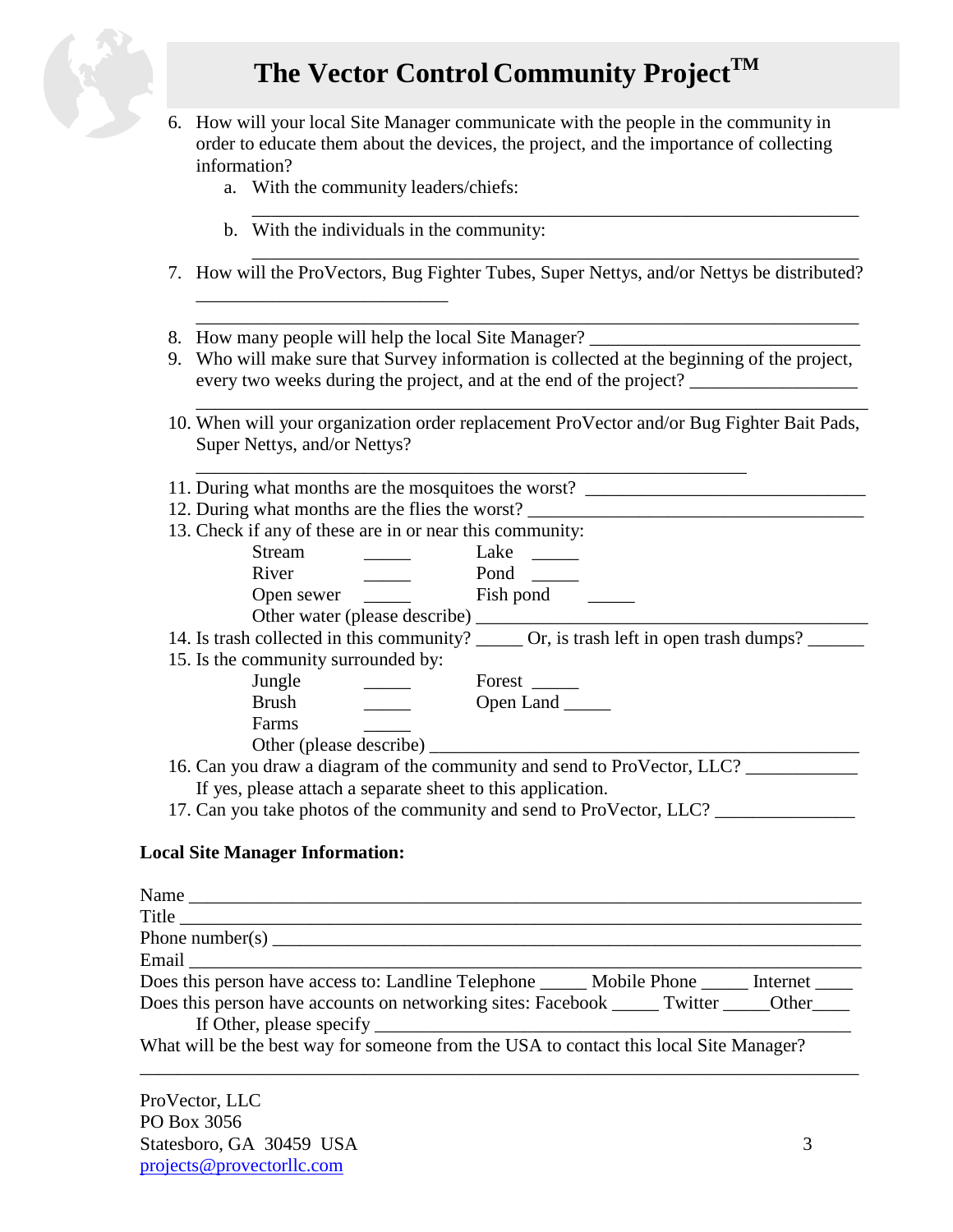

### **Memorandum of Understanding**

### Purpose:

The purpose of this Memorandum of Understanding is to establish the roles and responsibilities of ProVector, LLC and the Participant in the effort to establish Vector Control Community Projects using ProVectors, Bug Fighter Tubes, Super Nettys, Nettys, or a combination of each.

#### Scope:

| ProVector, LLC and | agree to the following roles and |
|--------------------|----------------------------------|
| responsibilities.  |                                  |

ProVector, LLC will:

- 1. Coordinate the delivery of ProVector, Bug Fighter Tube, Super Nettys, and/or Netty devices.
- 2. Provide instructions on Community Project design.
- 3. Provide instructions on how to use the ProVector, Bug Fighter Tube, Super Nettys, and/or Netty devices.
- 4. Provide Surveys.

Participant will:

- 1. Provide funding for purchase and shipment of ProVectors, Bug Fighter Tubes, Super Nettys, and/or Nettys. (See Community Project Participant Pricing at www.provectorcp.com/Participate.)
- 2. Recommend study site locations.
- 3. Provide personnel to conduct study; provide training to locals on how to use ProVector, Bug Fighter Tube, and/or Netty devices and collect data and survey results.
- 4. Report all data collected to ProVector, LLC.
- 5. Maintain confidentiality of participants and data unless release is agreed to by participants with final approval by Dr. Thomas Kollars at ProVector, LLC.
- 6. Provide to Community Project Participants the opportunity to obtain additional Bait Pads for ProVectors and/or Bug Fighter Tubes and/or additional supplies of Super Nettys and Nettys.